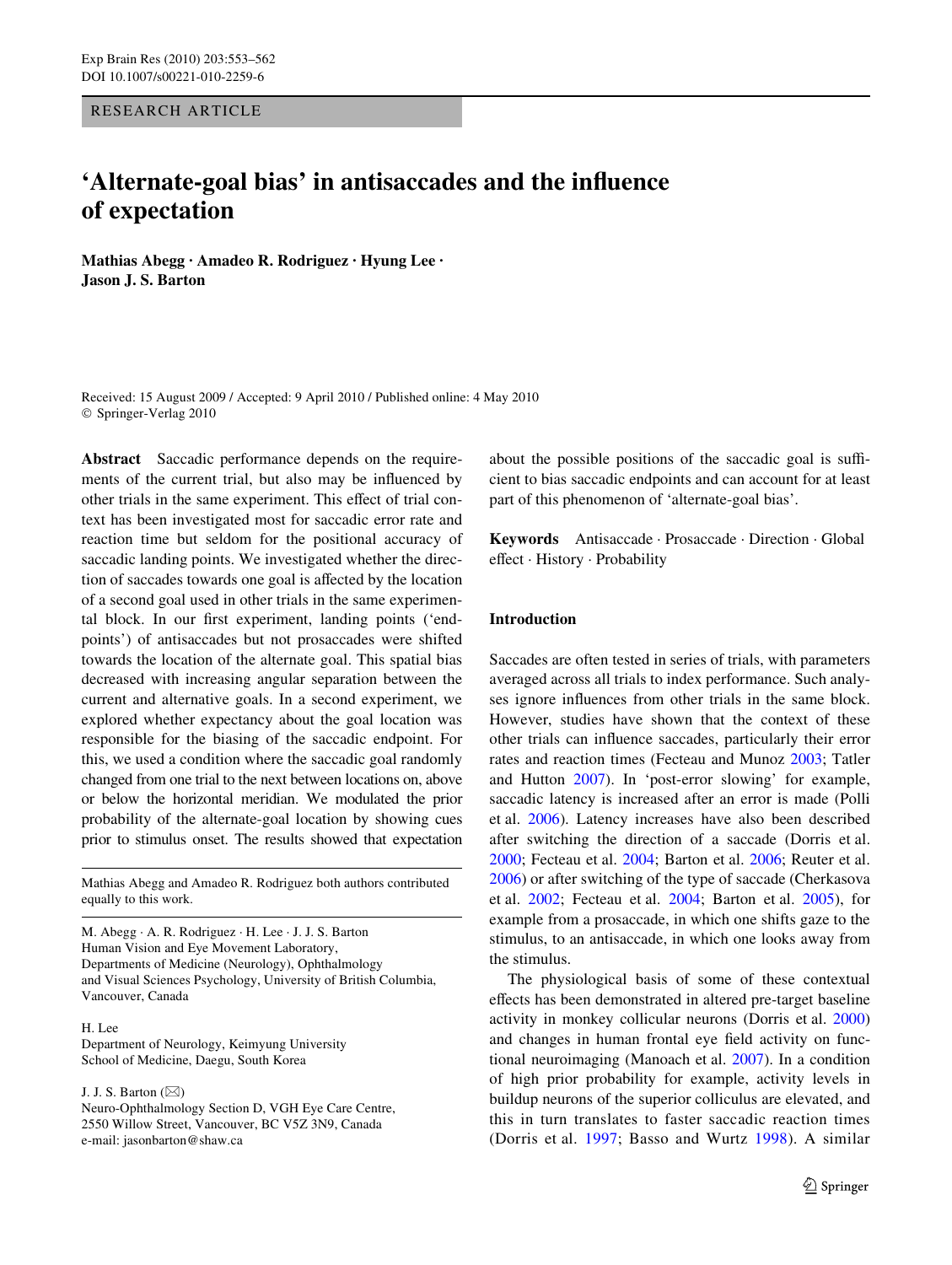correlation of preparatory pre-target activity with saccadic latency was found in single neurons of the frontal eye field which project to the superior colliculus (Everling and Munoz [2000\)](#page-9-12). Taken together, these results suggest that baseline neural activity can be influenced by the context of prior events and foreknowledge of upcoming events, both resulting in effects on response latency.

Less investigated is whether saccadic spatial coordinates are also influenced by other trials, which would suggest that not just the level and timing of neural activity but also its distribution in spatial maps could be affected by this context. The possibility that factors other than the current goal may influence saccadic spatial coordinates is not without precedent. Simultaneous distractors far from the goal increase prosaccade latency (Lévy-Schoen [1969](#page-9-13); Walker et al. [1997\)](#page-9-14), while prosaccades deviate towards a nearby distractor in the "global effect" (Findlay [1982;](#page-9-15) Ottes et al. [1984](#page-9-16)). Distractors more remote in time can also influence the latency of a saccade (Walker et al. [1995\)](#page-9-17), but whether these can also affect saccadic spatial coordinates is not known. The potential for stimuli or saccades in other trials to influence saccadic spatial coordinates is suggested by the 'range effect' (Kapoula [1985](#page-9-18)): when many goal amplitudes are used, prosaccades directed to the further goal are hypometric, while those directed to nearer goal are hypermetric.

In this study, we examine whether saccadic direction is influenced by the location of the goals in other trials. We found this true and used our paradigm to address a number of questions. First, we asked whether spatial bias differed between prosaccades and antisaccades: we hypothesized that the weaker neural activity associated with antisaccades (Everling et al. [1999;](#page-9-19) Everling and Munoz [2000](#page-9-12)) may allow such effects on spatial programming to emerge more strongly with antisaccades than with prosaccades. Second, we asked whether spatial bias varied with the distance between the two saccadic goals. If saccadic spatial coordinates reflect a 'weighted average' of the locations of the goals in current and prior trials, then spatial bias should change with the distance between the current and alternate goal. Third, we asked whether expectation effects, reflecting increased prior probability of the requirement for a saccade to the alternate goal, might account for at least part of this spatial bias.

#### **Experiment 1**

# Methods

#### *Subjects*

medication, and had normal or corrected-to-normal vision and viewed the stimuli with both eyes. We did not record caffeine intake, and of the eleven subjects only one was a smoker: nicotine can improve antisaccade performance and working memory (Rycroft et al. [2006\)](#page-9-20), though how this substance might affect the phenomena we investigate in this report is unknown. The institutional review boards of Vancouver General Hospital and the University of British Columbia approved the protocol, and all subjects gave informed consent in accordance with the declaration of Helsinki.

# *Apparatus and protocol*

Subjects sat in dim illumination 57 cm away from 22" CRT screen, with their head position maintained by a chin-rest. Screen resolution was 1,024 by 768 pixels, which covered  $39^{\circ}$  and  $30^{\circ}$  of visual field, respectively. Eye movements were recorded by a video-based system using the pupil and the corneal infrared-light reflex to estimate gaze position (Eyelink 1000 from SR Research Ltd, Mississauga, Canada). Stimuli, trials and experimental blocks were created using SR Research Experiment Builder 1.1.2.

In the prosaccade task, subjects were instructed to make a saccade towards the stimulus as soon as it appeared. In the antisaccade task, subjects were instructed to make a saccade of the same amplitude in the direction opposite to the stimulus as soon as it appeared. Stimuli were white discs with a diameter of 1° superimposed upon a black background.

Each trial began with a fixation cross at screen centre, which was replaced after 750 ms of fixation by the stimulus at 9.5 $\degree$  (242 pixels) eccentricity.<sup>1</sup> At 850 ms after the subject performed a saccade greater than 3.0° in amplitude, the stimulus disappeared and was replaced by the fixation cross at screen centre to indicate the start of the next trial.

There were eight blocks for antisaccades and two blocks for prosaccades. These ten blocks were presented in random order (Fig. [1a](#page-2-0)). Each block contained two types of trials: one had a stimulus located on the horizontal meridian in the right hemifield, while the other had a stimulus in a different location in the same hemifield. In one set of blocks, this second location was above the horizontal meridian, while in another set of blocks, it was below the horizontal meridian. In the two prosaccade blocks and two of the eight antisaccade blocks, these stimuli differed between blocks in angular direction from the meridian by 20°. Because initial pilot

Eleven subjects with a mean age of 34 years (range 25–43) participated, five of whom were men. All were healthy, with no prior psychiatric or neurological illness, not on

 $1$ <sup>1</sup> To avoid confusion with the degrees of polar angle that denote angular direction, we report Cartesian (X–Y) coordinates in pixels rather than degrees of visual angle. The conversion of 25.5 pixels per degree of visual angle is provided in each figure.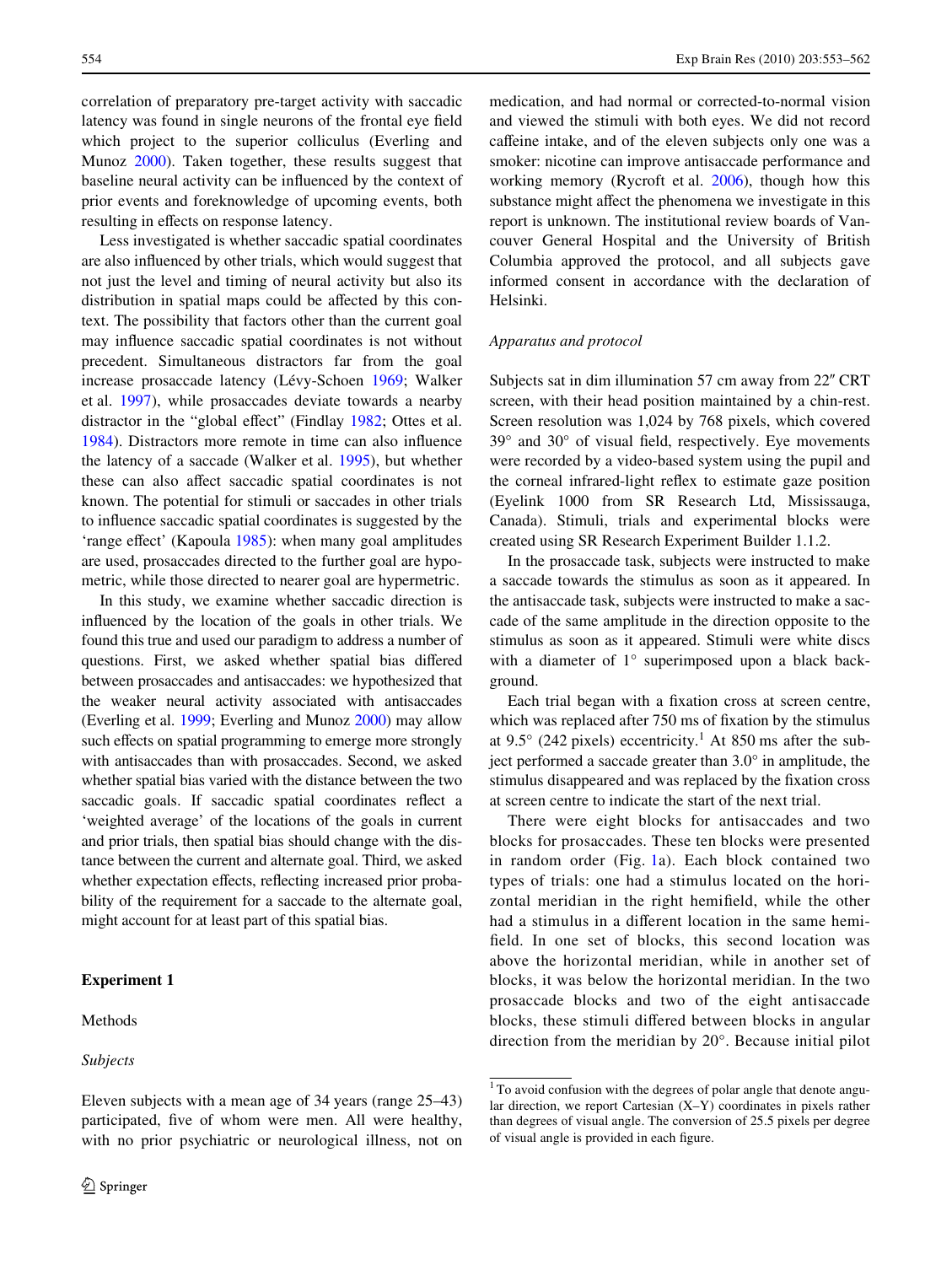<span id="page-2-0"></span>**Fig. 1** Design of experiments 1 and 2. **a** *Examples of stimuli*   $used$  *in a right-hemifield set in experiment 1.* In each plot, the fixation point at screen center is shown as a black disc on the left margin, linked by a line showing the vector to the stimulus location, depicted as a black disc in the right hemifield. All stimuli are located at 9.5° eccentricity. Each block has two types of trials. The two possible goals are separated by 20° angular distance in blocks 1 and 2, by 40° in blocks 3 and 4, by 60° in blocks 5 and 6, and by 80° in blocks 7 and 8. The obliquely located stimulus is in the upper quadrant in odd-numbered blocks, and in the lower quadrant in even-numbered blocks. Subjects performed antisaccades in these blocks. In blocks 9 and 10, stimuli identical to those in blocks 1 and 2 were used, but subjects performed prosaccades in these blocks. **b** *Illustration of the four trial types in block 3 of experiment 2.* In the two 'up-cue' trial types, the fixation cross is followed by an upward arrowhead, which is replaced by the fixation cross, then the appearance of the stimulus, which may be either on the horizontal meridian or in the upper quadrant, resulting in goals on either the horizontal meridian or the lower quadrant. In the two 'down-cue' trial types, the cue is a downward arrowhead, indicating that the stimulus will appear either on the horizontal meridian or in the lower quadrant. Thus, up-cue trials have 50% prior probability of the lower quadrant goals and 0% probability of the upper quadrant goals, and down-cue trials have the reverse. However, because equal numbers of down-cue and up-cue trials occur in block 3, the block has equal number of lower and upper quadrant goals



data showed that there was an alternative goal bias in antisaccades but not prosaccades, additional blocks were included to explore the parametric variation of this bias in antisaccades with the degree of angular separation between the alternate goals. Hence, we also included blocks where the second stimulus differed in angular direction from the horizontal meridian by 40°, 60° or 80°.

Each block had 40 trials, 20 of each type and the experiment contained a total of 400 trials.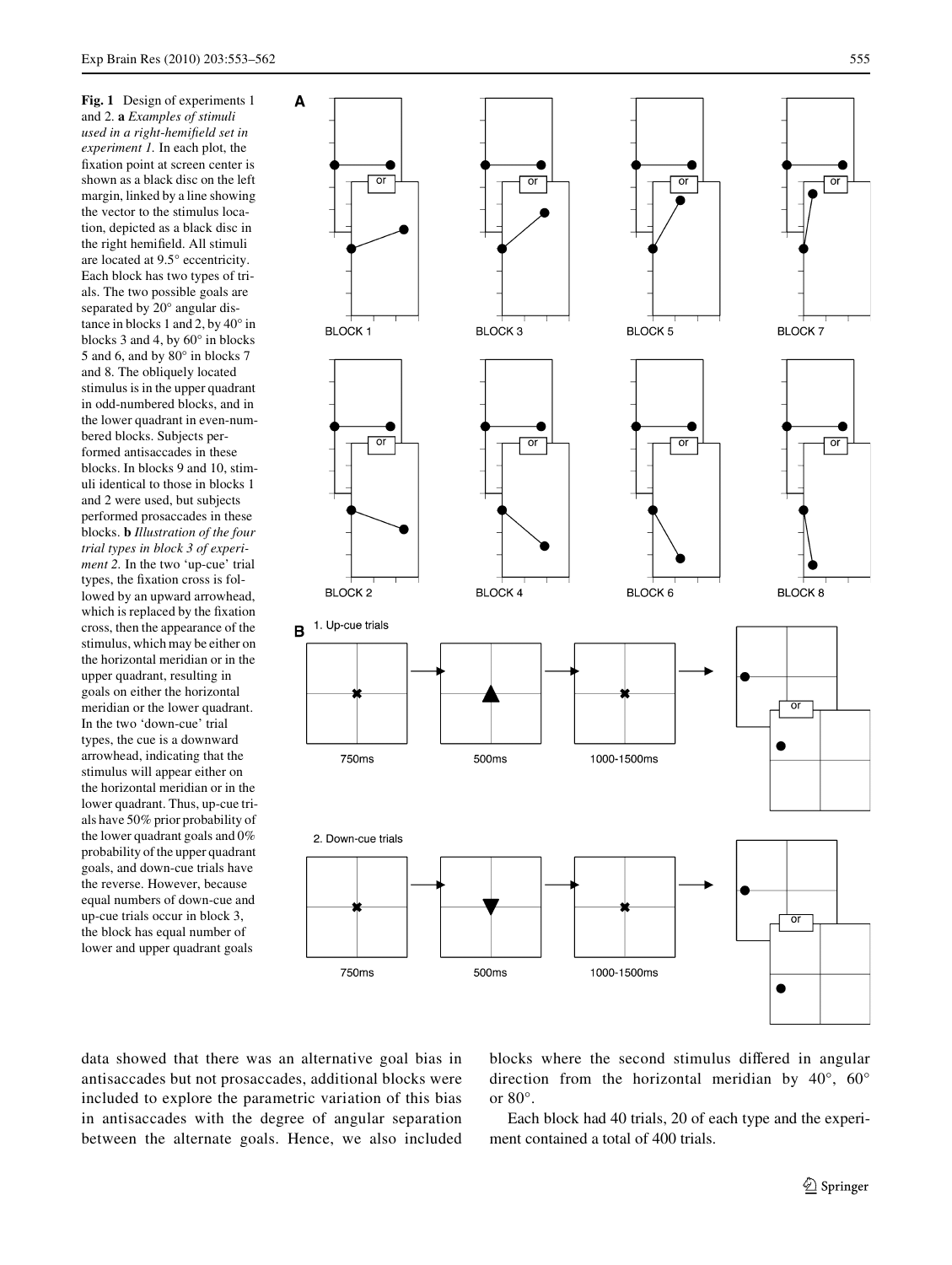## *Analysis*

Data was analysed using SR Research Data Viewer 1.7.5. Saccades were detected when eye velocity exceeded 31°/s, acceleration exceeded  $9,100^{\circ}/s^2$  and position changed by more than  $0.15^{\circ}$ . Only the first saccade after stimulus onset was analysed in each trial. Reaction time was calculated as the time from stimulus onset to saccadic onset, and saccades with reaction time less than 80 ms or more than 800 ms were excluded from further analysis (Lee et al.  $2010$ ; Koehn et al.  $2008$ ), with the 80-ms cut-off chosen to exclude anticipatory responses (Kalesnykas and Hallett [1987](#page-9-23)). Saccades that started from a point greater than 2° (50 pixels) from the fixation cross were also discarded. We also excluded trials with directional errors of more than 45° difference from the goal vector. The analysis was confined to trials with stimuli on the horizontal meridian.

Our dependent variable was the vertical position of the landing point ("endpoint") of saccades from trials with goals located on the horizontal meridian. For statistical analysis, we used two general linear models. The first determined whether prosaccades and antisaccades differed. It assessed responses from trials with the alternative goal 20° away from the horizontal meridian, with main factors of saccade type (prosaccade versus antisaccade) and alternategoal hemifield (upper versus lower), with subject as a random factor. The second focused on the effect of angular separation between current and alternate goals. It assessed only antisaccades, with main factors of angular separation  $(20, 40, 60, 80)$ , and alternate-goal hemifield (upper versus lower), and subject as random factor. We used Tukey's honestly significant difference (HSD) test at a significance level of 0.05 to identify significant contrasts. Statistical analysis was performed using JMP version 5.1.2 [\(http://](http://www.jmp.com) [www.jmp.com](http://www.jmp.com)).

To determine whether vertical change in antisaccade endpoint varied as a function of the angular separation between current and alternate goals, we calculated for each subject and at each angular separation the difference between the mean vertical position of antisaccades in trials with alternate goals in the upper field, and the mean vertical position of antisaccades in trials with alternate goals in the lower field. We then performed a linear regression of this change in antisaccade vertical position versus angular separation.

## Results

Our first goal was to examine whether an alternate goal  $20^{\circ}$  away from the horizontal meridian influenced the vertical position of the saccade landing point for prosaccades and for antisaccades. The general linear model showed a main effect of saccade type  $(F(1, 798) = 15.7)$ ,  $P < .0001$ ) and of alternate-goal hemifield ( $F(1, 798) =$ 91.8,  $P < .0001$ ). There was a significant interaction between saccade type and the alternate-goal hemifield (*F*(1, 798) = 90.0, *P* < .0001). Tukey's HSD test showed that all conditions differed significantly from each other, except for the contrast between the two prosaccade conditions (Fig. [2](#page-4-0)a). Thus the vertical position of prosaccades is not affected by the location of the alternate goal, while antisaccades are significantly shifted towards the alternate goal.

Our second goal was to determine whether the alternategoal bias for antisaccades varied as a function of the angular separation between the two goals. The general linear model showed a significant main effect of the alternate-goal hemifield  $(F(3,1631) = 228, P < .0001)$  and a significant interaction between hemifield and angular separation (*F*(3,1631) = 7.55, *P* < .0001). Tukey's HSD test showed that all contrasts between the upper and lower goals at each angular distance differed from each other (Fig. [2b](#page-4-0)). However, the only difference between goals in the same hemifield was between the 20 and  $80^\circ$  conditions for the top hemifield. Nevertheless, the linear regression of change in vertical position versus angular separation between current and alternate goals showed a significant negative slope  $(-0.63)$  and correlation  $(r = -0.32, F(1.43) = 4.81,$ *P* < .034). Thus, the vertical deviation of antisaccades towards the alternative location diminished as the angular distance between the two stimulus locations increased (Fig. [3\)](#page-5-0).

One last issue to consider is whether the appearance of alternate-goal bias resulted from selection error (making occasional saccades to the wrong goal) rather than a targeting bias of saccades that correctly selected the goal on the horizontal meridian. Both phenomena can occur in experiments with targets and simultaneous distractors, for example (Ottes et al. [1985;](#page-9-24) Findlay and Blythe [2009](#page-9-25)). A selection error would be revealed by a pattern in which the subject made two types of saccades on trials with goals on the horizontal meridian: one to the goal on the meridian and the other to the alternate goal (Arai et al. [2004\)](#page-9-26), sometimes called a bistable pattern (Ottes et al. [1985\)](#page-9-24). Since we excluded saccades with a direction more than 45° away from the horizontal meridian, this eliminates selection errors from the data for alternate goals at 60° or 80°. However, trials from blocks with alternate goals at 20° or 40° could have contained selection errors, which would not be evident in an analysis that looked only at mean vertical position. Such selection errors would be evident as a cluster of saccades with endpoints at the location of the alternate goal (e.g. Fig. 6 in Arai et al. [2004](#page-9-26) and Fig. 3 in Ottes et al. [1985](#page-9-24)). To examine this, we plotted histograms of the distribution of vertical saccadic endpoint across these different conditions (Fig. [4\)](#page-6-0). These do not show twin-peaked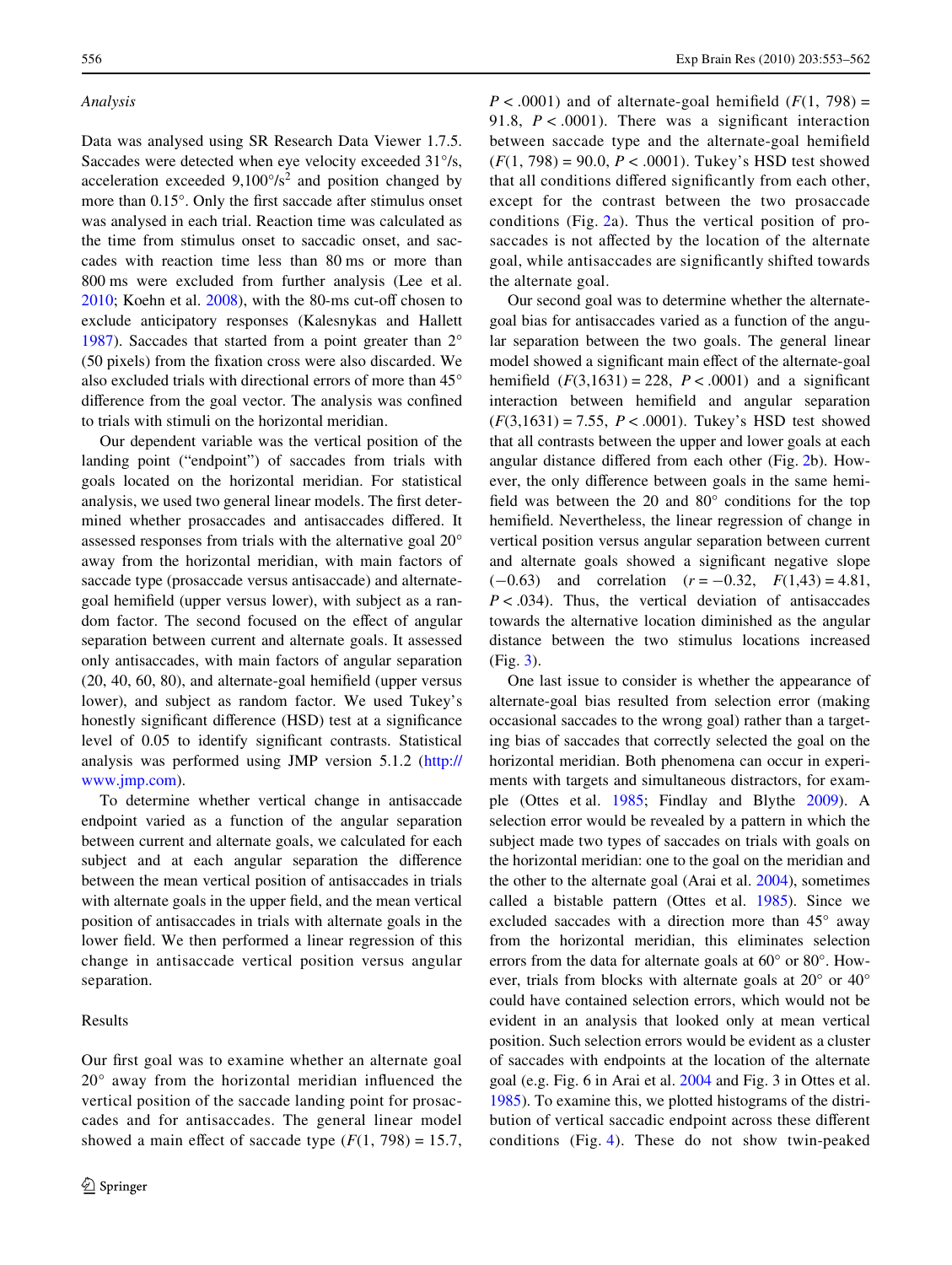

<span id="page-4-0"></span>**Fig. 2** Results, Experiment 1. **a** *Mean endpoint for prosaccades and antisaccades to goals on the horizontal meridian*. Data from trials where the alternate goal had a directional angle of 20° from the horizontal meridian. The large disc on the horizontal meridian shows the desired goal. Two mean endpoints are plotted for each type of saccade, one from trials in blocks where the alternate goal was in the upper quadrant and one from blocks where it was in the lower quadrant. Vertical position of prosaccades is not affected by the location of the alternate goal, while antisaccades deviate towards the alternate goal (the mean data point in the upper quadrant is from trials in which the alternate goal was in the upper quadrant, and the mean data point

distributions to indicate a significant contribution from selection error; rather, the distribution in each case is consistent with a shift of the main saccadic distribution towards the alternate goal, a targeting bias.

## Comment

These results show that antisaccades deviate towards the alternate goal used in the same experimental block. The direction of this deviation is reminiscent of the global effect, in which a prosaccade deviates towards a distractor or lands in between two simultaneously presented stimuli (Findlay [1982\)](#page-9-15). Our "alternate-goal bias" differs from the global effect in a number of ways. First, it is not generated by a distractor on the same trial, but by the goal on other trials in the same block. Second, while the global effect has been demonstrated for prosaccades, we find alternate-goal bias for antisaccades but not prosaccades. While such results do not exclude that a smaller alternate-goal bias might be found for prosaccades with a larger sample size, they nevertheless show that the bias is larger for antisaccades. To our knowledge, the global



in the lower quadrant is from trials in which the alternate goal was in the lower quadrant). **b** *Mean endpoint for antisaccades to goals on the horizontal meridian, as a function of angular separation between current and alternate goals*. Conventions are similar to A. All mean data points in the upper quadrant are from trials in which the second goal was in the upper quadrant, and all mean data points in the lower quadrant are from trials in which the other goal was in the lower quadrant. The deviation of vertical position towards the location of the second goal decreases as angular distance to the second goal increases. Error bars show one standard error. 25.5 pixels equal 1 degree of visual angle

effect has not yet been investigated in antisaccades, although studies have shown that other spatial effects of simultaneous distractors such as deviation of saccadic trajectory are, like alternate-goal bias, greater for antisaccades than prosaccades (van Zoest et al. [2008\)](#page-9-27).

We had hypothesized that the inter-trial context effect would be greater for antisaccades than prosaccades. If this effect results from averaging of  $(a)$  activity generated by the parameters of the current trial and (b) activity related to the goal in other trials, then the effects of alternate-goal activity would be more evident in trials in which the current parameters generate lower levels of neural activity. Our hypothesis then follows from the fact that neural activity in structures like the superior colliculus and frontal eye field is lower for antisaccades than prosaccades (Everling et al. [1999](#page-9-19); Everling and Munoz [2000\)](#page-9-12), due at least in part to the lack of a visual stimulus at the antisaccade goal (Edelman and Goldberg [2003](#page-9-28)).

What is the origin of alternate-goal bias? There are at least two main possibilities (Gmeindl et al. [2005\)](#page-9-29). One is that the subject's expectations regarding the future are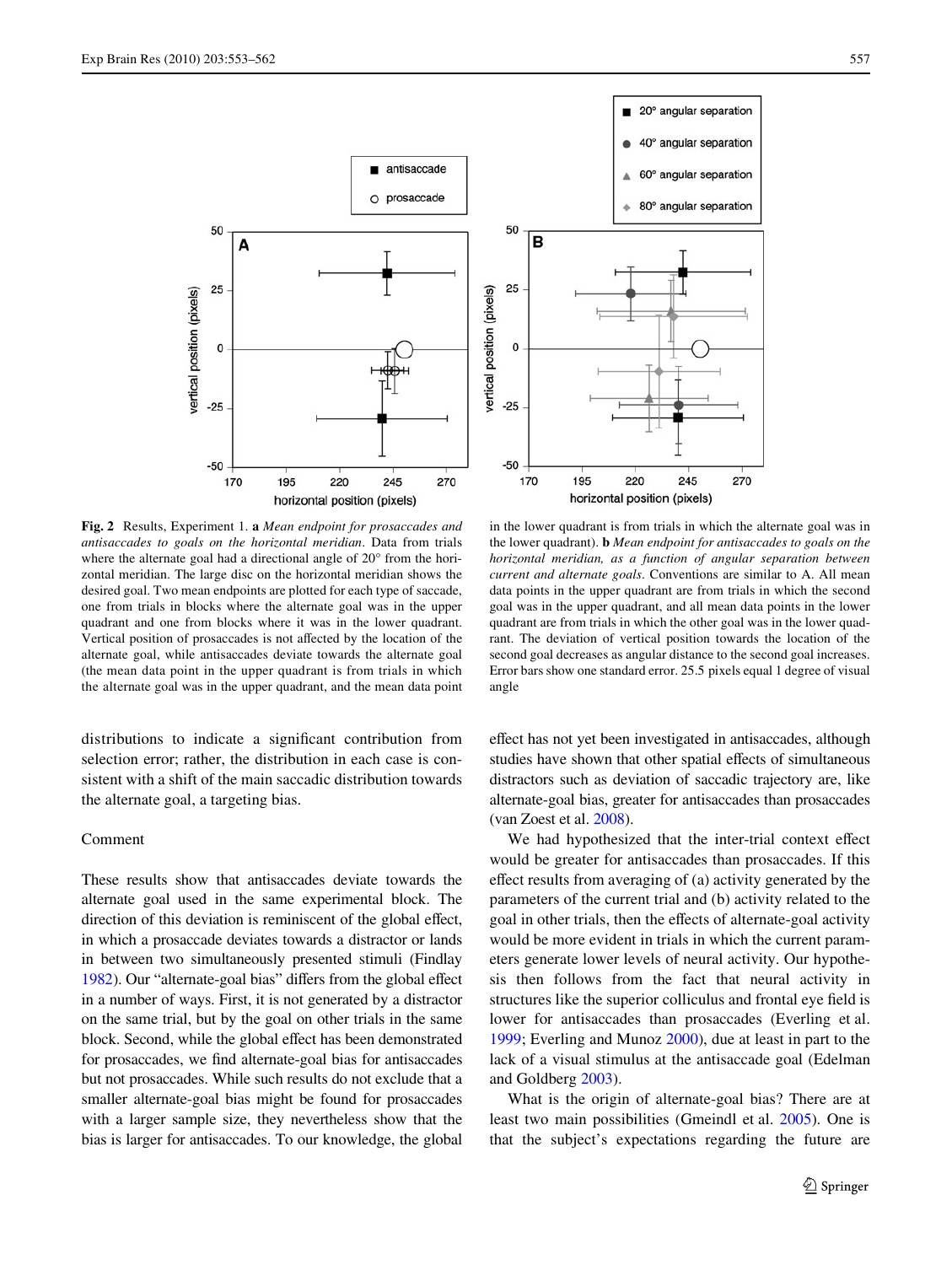

<span id="page-5-0"></span>**Fig. 3** Alternate-goal bias as a function of angular separation between current and alternate goals. For each subject at each value of angular separation, we calculate for responses to the goals on the horizontal meridian, the difference between the mean endpoint from blocks with alternate goals in the upper quadrant and the mean endpoint from blocks with alternate goals in the lower quadrant. The graph shows the group average of this difference score plotted as a function of angular separation. For antisaccades, there is a significant linear relation (*solid line*), and results of linear regression analysis are shown, including slope  $(b)$  and correlation coefficient  $(r)$ 

responsible. For example, in a block where the only two goals are one on the horizontal meridian and one above it, each trial has a 50% prior probability of the goal to be in the upper quadrant, and a 0% prior probability of it being in the lower quadrant. Thus, the upper but not the lower goal may be partially selected or primed by expectation, even before the trial begins. Another possible explanation is that it may be generated by the increased recent frequency of saccades to the alternate goal. If so, then this would imply that neural activity related to the alternate goal persists from one trial to the next, a 'historical' effect in that properties of the current response are shaped by recent events.

To determine whether expectancy effects could account for alternate-goal bias, we performed a second experiment.

## **Experiment 2**

## Methods

*Subjects*

ipated in experiment 1. As in experiment 1, we included only healthy subjects with no neurological or psychiatric conditions, who were not on prescription medication, and with normal or corrected-to-normal visual acuity.

# *Apparatus and protocol*

Recording conditions and apparatus were identical to experiment 1, with the exception that the monitor was viewed through a circular aperture in a black cardboard screen placed on the screen, which obscured the view of the screen edges to eliminate any visible reference points that might have influenced the results. In all trials, subjects made antisaccades in the direction opposite to the same white discs of 1° diameter as in experiment 1, seen against a black background. The stimuli were presented in the right hemifield for half of the subjects and in the left hemifield for the other half. Each of the three blocks of trials was preceded by a practice sequence of 10 trials.

Blocks 1 and 2 replicated the antisaccade design in experiment 1. Each trial began with a central fixation cross on a black background, which disappeared after 1,250 ms, when the stimulus appeared. At 850 ms after subjects initiated a saccade, the stimulus was replaced by the central fixation cross for the start of the next trial. Block 1 consisted of 40 trials with stimuli appearing randomly and with equal probability either on the horizontal meridian or 20° above, at eccentricities of 9.5°(242 pixels). Block 2 was similar, with 40 antisaccade trials but with stimuli either on the horizontal meridian or 20° below.

Block 3 consisted of 80 trials. Each trial was initiated with a central fixation cross that was replaced after 750 ms by a triangle pointing upwards (up-cue) or downwards (downcue) lasting for 500 ms, followed by the reappearance of the central fixation cross (Fig. [1b](#page-2-0)). After an interval varying randomly between  $1,000$  and  $1,500$  ms, the central fixation cross disappeared. In up-cue trials, the stimulus then appeared randomly on either the horizontal meridian or 20° above, at an eccentricity of 9.5° (242 pixels), both being equally likely. In down-cue trials, the stimulus was either on the horizontal meridian or 20° below. Thus, in up-cue trials there was a 50% probability of the goal to be at the location below the horizontal meridian, a 50% probability of it appearing on the horizontal meridian and a 0% probability that it would be located above the meridian, the same probabilities as present in all the trials of block 1. Likewise, down-cue trials had the same probabilities as the trials of block 2.

In this manner, the cued trials of block 3 replicated the prior probabilities operating in blocks 1 and 2. However, because block 3 had equal number of up-cue and downcue trials, the entire block had equal numbers of trials with stimuli above and below the horizontal meridian. Hence, unlike blocks 1 and 2, there was no imbalance in the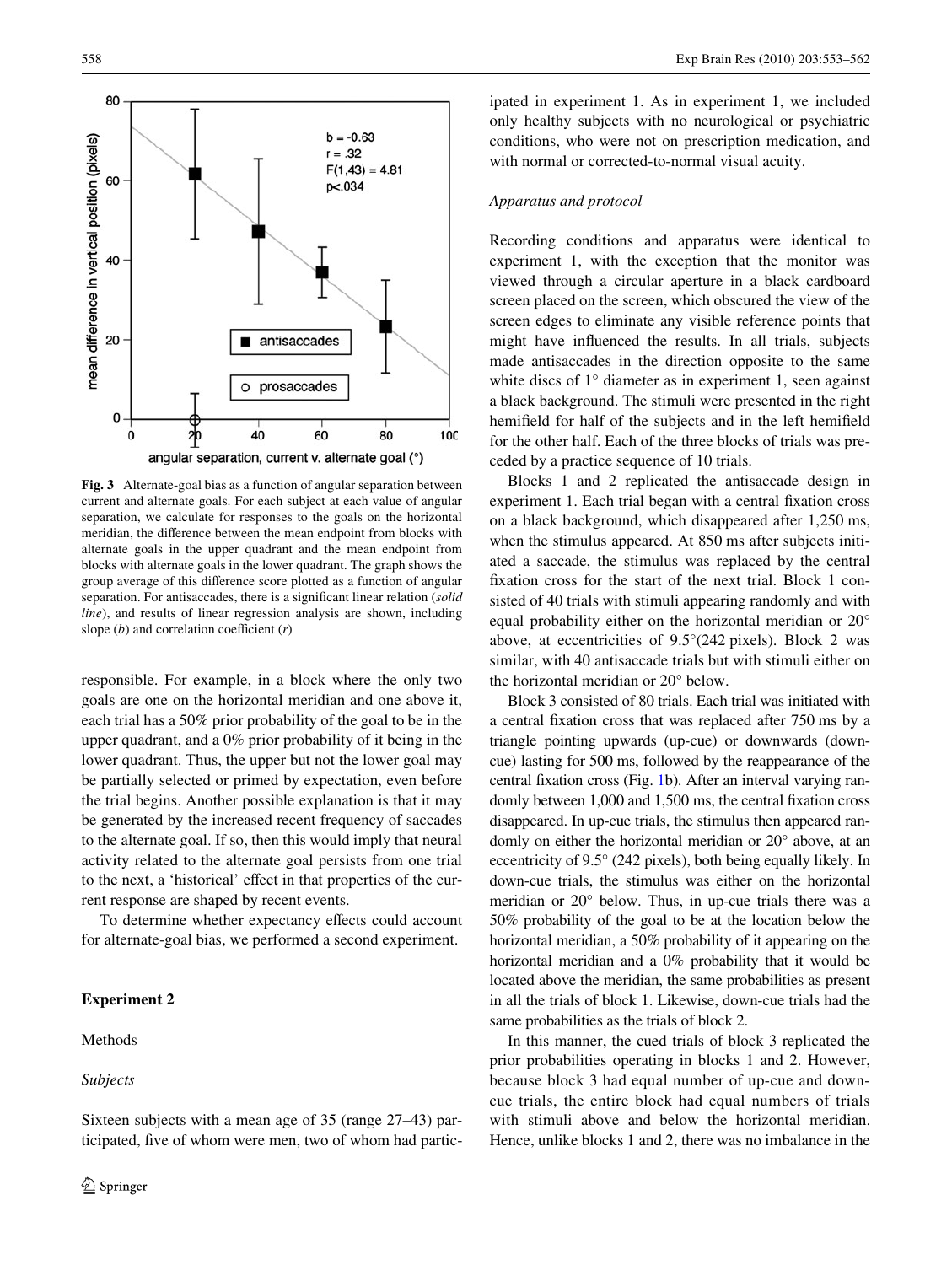<span id="page-6-0"></span>**Fig. 4** Distribution of vertical position of saccade endpoints. Each graph shows the number of saccades in each 20-pixel bin, where 25.5 pixels equals 1° of visual angle, for both the block with the alternate goal in the upper hemifield (*light bars*) and the block with the alternate goal in the lower hemifield (*dark bars*). Vertical arrows in the top two graphs show the approximate location of the goals at 20° and 40°. There is no evidence of secondary peaks at the location of the alternate goals to suggest that selection errors rather than targeting biases are responsible for alternate-goal bias in these two conditions



frequency of stimuli appearing above or below the meridian. Thus, blocks 1 and 2 contained both recent-frequency and prior-probability effects favouring the alternate goal in one vertical hemifield. However, block 3 allowed us to analyse isolated prior-probability effects, since trials in block 3 had a balanced recent frequency, i.e., they had equal probabilities to be preceded by a trial with a goal in the upper hemifield as by a trial with a goal in the lower hemifield. For simplicity, we refer to blocks 1 and 2 as the '*recent*-*frequency* condition' (note, though, that it actually contains both recent-frequency and prior-probability effects) and block 3 as the '*prior probability* condition'.

## *Analysis*

Saccades were detected as in experiment 1, using the same exclusion criteria regarding latency, fixation and gross

directional error. Our dependent variable remained the vertical endpoint of the initial saccade on the trials with stimuli located on the horizontal meridian. We performed a general linear model with main factors of experimental condition (*recent frequency, prior probability*) and hemifield of the alternate goal (upper, lower). Contrasts were performed using the Tukey's HSD test with alpha level of significance set at 0.05.

## Results

The analysis of the vertical position of saccadic endpoints with a general linear model showed a main effect of the alternate-goal hemifield  $(F(1,1091) = 66.74, P < .0001)$  and a significant interaction between alternate-goal hemifield and experimental condition  $(F(1,1091) = 11.84, P < .0006)$ . Tukey's HSD test showed that all contrasts were significant, with the exception of the contrast between the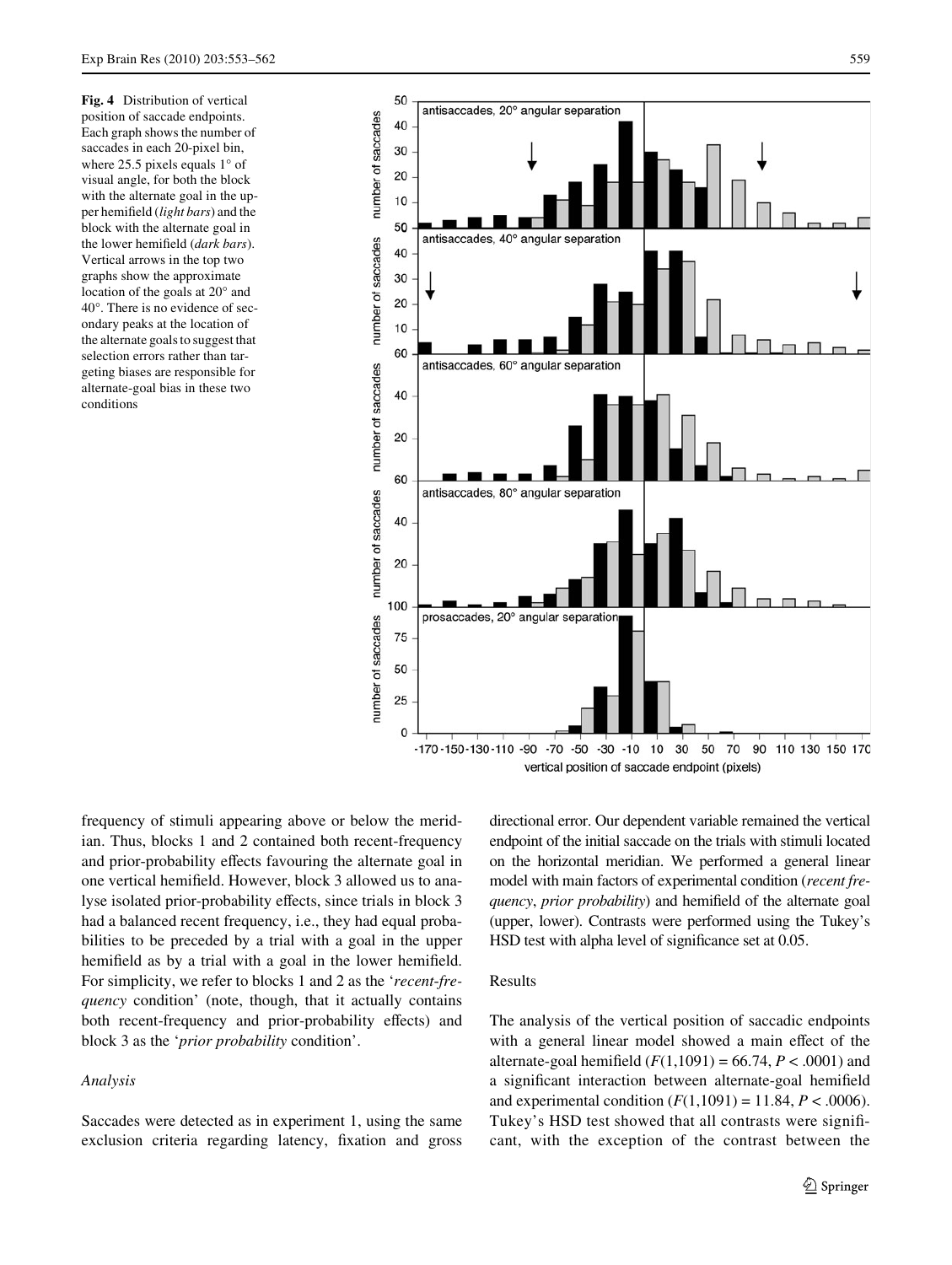

<span id="page-7-0"></span>**Fig. 5** Recent-frequency versus prior-probability conditions in Exper-iment 2. Conventions are similar to Figs. [2](#page-4-0) and [3](#page-5-0). The 'recent-frequency' condition is a replication of experiment 1, in that subjects performed blocks with only two goal locations, one on the horizontal meridian and the other either in the upper or in the lower quadrant. The 'prior-probability' condition is from a block containing the trials illustrated in Fig. [1](#page-2-0)b. A trial with an up-cue had goals either on the horizontal meridian or in the lower quadrant, while a trial with a down-cue had goals either on the horizontal meridian or in the upper quadrant. However, both trials were mixed in a single block, so that up and down alternate goals were equally frequent in the block. Mean data points in the upper quadrant are from trials where the alternate goal was also in the upper quadrant, and mean data points in the lower quadrant are from trials where the alternate goal was in the lower quadrant. 25.5 pixels equal 1 degree of visual angle

*recent*-*frequency* and *prior*-*probability* conditions for trials with an alternate goal in the upper hemifield (Fig.  $5$ ).

In the *recent*-*frequency* condition, linear contrasts confirmed a difference between blocks with upper- versus lower-hemifield alternate goals  $(F(1,1091) = 11.06)$ , *P* < .001), with antisaccades deviating towards the alternate goal. This replicates the results for antisaccades in experiment 1.

In the *prior*-*probability* condition, linear contrasts showed a difference between trials with upper- versus lower-hemifield alternate goals  $(F(1,1091) = 67.97)$ , *P* < .0001), again with antisaccades deviating towards the alternate goal. This indicates that, even when the recent frequencies of upper- and lower-hemifield goal locations are balanced within an experimental block, expectancy (*prior probability*) alone can generate an alternate-goal bias in antisaccades.

However, the significant interaction between alternategoal hemifield and experimental condition indicates that the effects with prior probability alone are not the same as when both historical and prior-probability effects are present. Linear contrasts showed that, when the alternate goal is in the lower hemifield, the deviation is greater in the *recentfrequency* condition than in the *prior*-*probability* condition  $(F(1,1091) = 11.14, P < .0009)$ , though there is no difference when the alternate goal is in the upper hemifield. We calculated the mean difference between trials with upperversus lower-hemifield alternate goals for each subject as an index of the deviation induced by the alternate goal. A paired t-test comparing this index (I) for the *recent frequency*  $(I = 1.09 \pm 0.31^{\circ}$   $(27.79 \pm 7.98$  pixels); mean  $\pm$  s.e.m.) and *prior probability*  $(I = 0.48 \pm 0.27^{\circ})$  $(12.28 \pm 6.85 \text{ pixels})$ ; mean  $\pm$  s.e.m.) conditions showed a trend towards a significant difference  $(t(15) = 2.06$ ,  $P = .057$ ). Thus, while the results of experiment 2 show that prior probability contributes to alternate-goal bias, it is possible that other factors such as recent frequency or history also make a contribution.

#### **Discussion**

Our results show that the direction of antisaccades but not prosaccades is biased towards the alternate goal in a block of trials. Experiment 1 showed that this effect declined with increasing angular separation between the current and alternate goals. Experiment 2 replicated the effect and showed that alternate-goal bias can be generated by the prior probability of a saccade to the alternate goal, indicating that targeting of antisaccades shows contextual modulation by expectation. However, the fact that the alternate-goal bias was greater in blocks where both recent frequency and expectancy were imbalanced in favour of a second goal suggests that additional contextual effects such as trial history may also play a role.

Alternate-goal bias is reminiscent of the global effect, which is produced by simultaneous stimuli and distractors (Coren and Hoenig [1972](#page-9-30); Findlay [1982\)](#page-9-15) and, to some degree, the averaging response to double stimuli presented sequentially within the same trial (Becker and Jürgens [1979](#page-9-31)). In both of these phenomena, investigated primarily (if not exclusively) with prosaccades, saccade endpoints deviate to a position between the two stimuli. This has been taken as evidence of both temporal (for sequential stimuli) and spatial averaging (for the global effect) in the saccadic system.

The range effect also demonstrates that spatial biasing can extend beyond the parameters of the current trial. In the clearest demonstration, prosaccades to stimuli of around 7–11° eccentricity were hypometric if the trials were embedded in a block containing other trials with less eccentric goals, and hypermetric if the block included trials with more eccentric stimuli (Kapoula [1985](#page-9-18)). This established that the range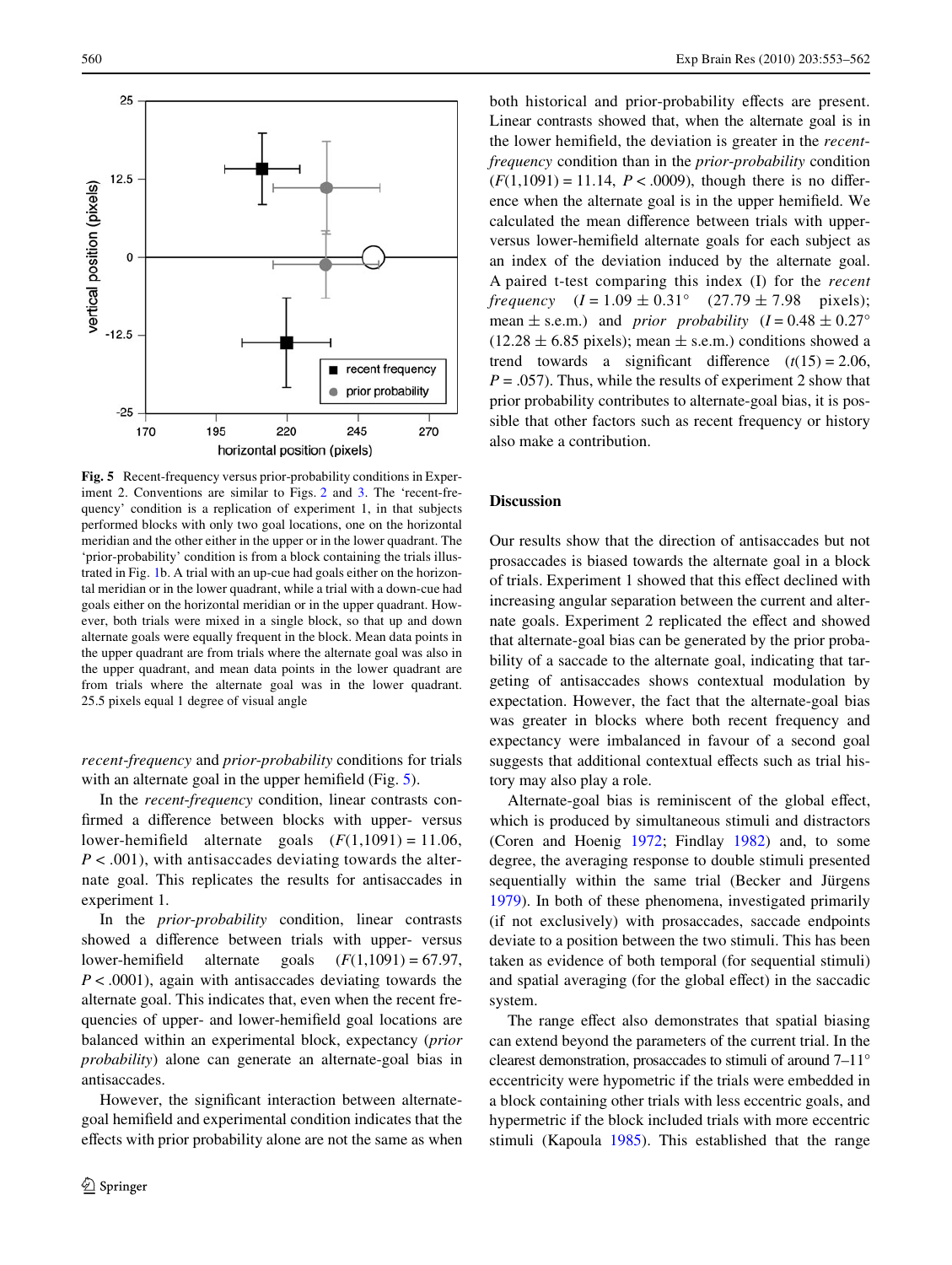effect is dynamic, dependent upon the other trials being performed, rather than a static fixed property of the ocular motor system. Although the range effect was demonstrated for prosaccades with multiple goal locations, whereas our alternate-goal bias is seen chiefly with antisaccades in a design with two goal locations, it is possible that both effects have a similar neurophysiological basis in persistent patterns of activity that influence motor preparation.

While there has been little modelling of the range effect, there has been much consideration given to the effects of double stimuli (Van Opstal and Van Gisbergen [1989;](#page-9-32) Arai et al. [1994;](#page-8-0) Trappenberg et al. [2001;](#page-9-33) Arai and Keller [2004](#page-8-1)). Findlay  $(1982)$  $(1982)$  interpreted the global effect as due to "integrating information over a large spatial window…by an ensemble of cells with large and overlapping receptive fields". Even though alternate-goal bias differs in that it is generated by expectations or events during other trials, it may be that it too represents an averaging of activity in a 'salience' map containing signals related to stimuli, goals and expectations for motor preparation of the saccade (Fecteau and Munoz [2003](#page-9-0); Krauzlis et al. [2004\)](#page-9-34). Since previous work shows a role of the frontal cortex in the preparation of antisaccades (Munoz and Everling [2004\)](#page-9-35), it is possible that alternate goal bias reflects averaging of activity signals in the frontal cortex; our results, however, cannot establish the anatomic basis of alternate-goal bias.

Early experiments on the global effect with two stimuli differing in amplitude showed increasing deviation of the saccadic endpoint with increasing distance between the two stimuli, over small separations of 2–8° (Coren and Hoenig [1972](#page-9-30); Findlay [1982](#page-9-15)). Less data has been obtained on averaging between stimuli differing in directional angle. One study found global averaging of amplitude between stimuli and distractors at 4° and 8° eccentricity, and noted that the effect on amplitude declined with increasing angular separation to about 45°, beyond which the distractor had no effect on amplitude, but rather increased latency (Walker et al. [1997\)](#page-9-14). Curiously, there was no analysis of effects on directional angle. However, another study did examine a directional global effect, with separations of  $30-90^\circ$ , and noted a gradual decline in global effect (measured as frequency of averaging saccades) up to 90° (Ottes et al. [1985](#page-9-24)). Thus, the effects of angular separation may be similar for the global effect and alternate-goal bias.

Our finding of spatial bias induced by prior probability in the second experiment is consistent with several studies that suggest effects of prior probability in the saccadic system, mainly for prosaccades. However, we add a new 'spatial' dimension to this literature, which until now has focused mainly on rates of directional error and latency (Fecteau and Munoz [2003;](#page-9-0) Tatler and Hutton [2007\)](#page-9-1). Neurophysiological experiments have shown that increased prior probability of a prosaccade to a goal in a neuron's receptive

field is associated with greater baseline preparatory activity of buildup neurons in the frontal eye fields, the superior colliculus and possibly other regions involved in saccade generation. The elevated activity in turn is correlated with reduced reaction times (Basso and Wurtz [1997;](#page-9-36) Basso and Wurtz [1998;](#page-9-11) Dorris and Munoz [1998](#page-9-37)). Faster latencies with increased probability have also been demonstrated in other studies for prosaccades (Carpenter [2004;](#page-9-38) Gmeindl et al. [2005](#page-9-29)) and antisaccades (Koval et al. [2004\)](#page-9-39).

These studies do not directly address our issue, the influence of prior probability of saccades at one location on responses directed at another location. Neither does another study of recent frequency/prior probability on the global effect for prosaccades (He and Kowler [1989\)](#page-9-40). This used two goal–distractor combinations, one with the goal 15° right of the vertical meridian and the distractor 15° left of the meridian, the second with the goal and distractor positions reversed. The bias of mean prosaccade endpoint towards the goal was increased when it was the more frequent goal location. While differing significantly from our study, this nevertheless suggests that recent frequency and/or prior probability can influence motor preparation and averaging effects, which is consistent with the conclusion we reach on the basis of our first experiment. Another study of distractor effects has more clearly shown that the trajectories of prosaccades deviate away not only from the location of a simultaneous distractor, but also from the expected location of a distractor that does not actually appear (Van der Stigchel and Theeuwes [2006\)](#page-9-41). Our results join this latter report in demonstrating that expectancy is sufficient to alter the spatial programming of saccadic eye movements.

To conclude, we show that alternate goals can bias saccadic accuracy towards their locations, that this effect is greater for antisaccades than prosaccades, that it has an inverse relationship with the distance between the current and the alternate goal, and that it is generated at least in part by current expectations, though other contextual factors may also contribute to its generation.

**Acknowledgments** This work was supported by CIHR operating grant MOP-81270. MA was supported by a grant from the Schweizerische Stiftung für medizinisch-biologische Stipendien and the Swiss National Science Foundation and JB by a Canada Research Chair and a Senior Scholar award from the Michael Smith Foundation for Health Research.

#### **References**

- <span id="page-8-1"></span>Arai K, Keller EL (2004) A distributed model of the saccadic system: simulations of trajectory variations produced by multiple competing visual stimuli. Conf Proc IEEE Eng Med Biol Soc 7:4692–4695
- <span id="page-8-0"></span>Arai K, Keller EL, Edelman JA (1994) Two-dimensional neural network model of the primate saccadic system. Neural Netw 7:1115– 1135